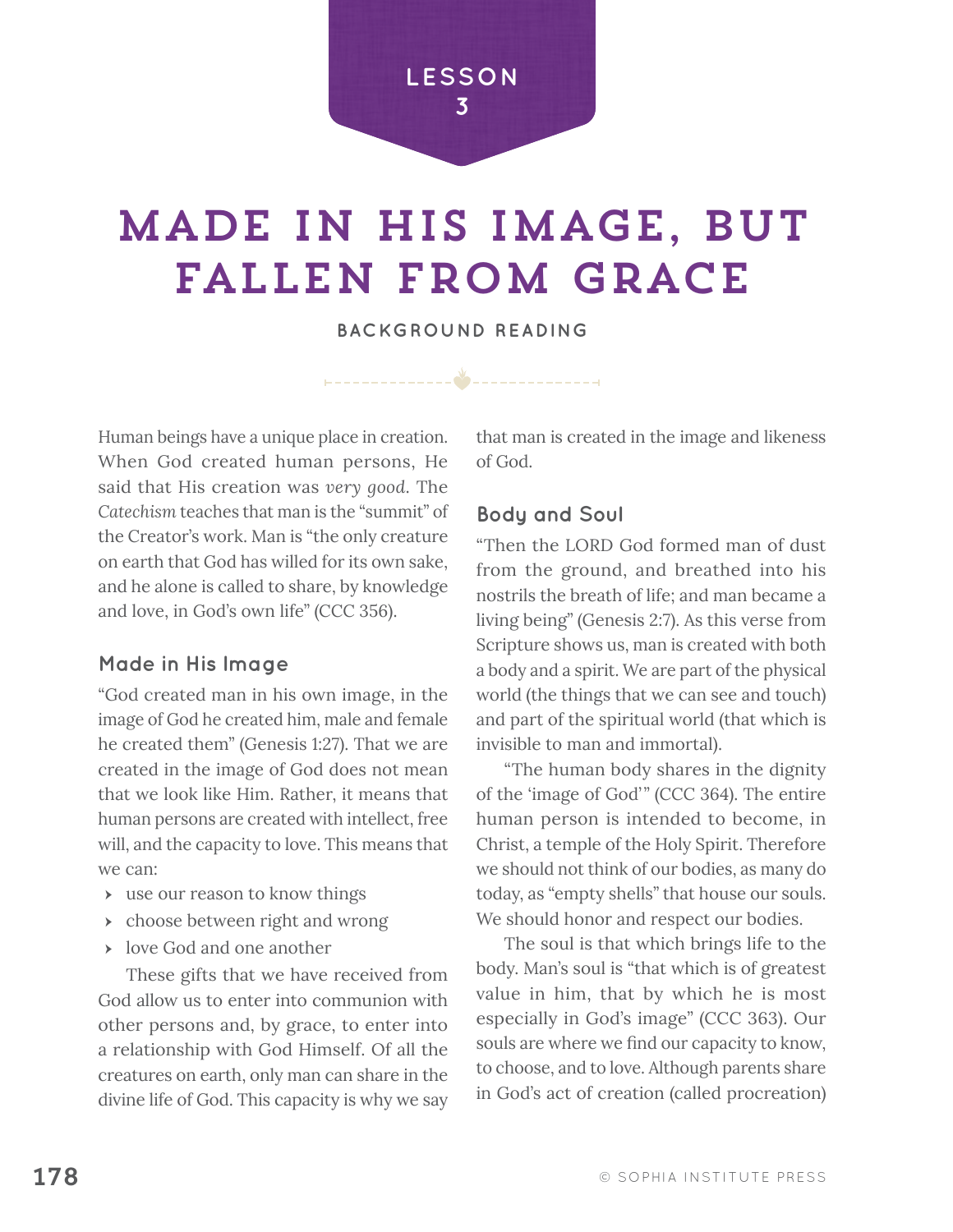by producing children, each person's soul is created immediately by God Himself. Parents do not produce their child's soul.

When the body degenerates beyond a certain point, the body perishes, but the soul does not. A spiritual soul lives forever—either in Heaven or in hell. At the end of time God will reunite the body with the soul, and once again man will exist as God created him.

### **Man's Unique Place in Creation**

Man is the only part of God's creation that shares in both the material and spiritual order. Because of our immortal souls we stand above all the rest of material creation. Animals do not have immortal souls and cannot reason, choose freely, and love as we can. Angels, on the other hand, are pure created spirits. They have no bodies. In this way, human beings are a bridge between material and spiritual creation.

Man was also uniquely created in a state of Original Holiness and Original Justice. God gave Adam and Eve all the knowledge that they would need, and their wills did not tend to sin. They were God's friends, and they shared in His divine life. In other words, they were filled with grace. Grace is the life of God in our soul. It is a free gift from God, and it is necessary for anyone to live eternally with Him in Heaven. Adam and Eve's original state of grace is called Original Holiness. Original Justice means that all creation was in harmony, and nothing in creation could hurt Adam and Eve. They would never be sick, suffer, or die.

### **Fallen from Grace**

But Adam and Eve used their free will to rebel against God. Tempted by the devil, they ate of the one and only tree God had told them not to eat of. The Church calls the sin of Adam and Eve Original Sin. It is called original because it happened at the origin of man and is passed on to each person at his origin.

Great consequences arose from Original Sin. Adam and Eve lost their state of Original Holiness. The grace that filled their souls was gone, and their wills tended toward sin. Without grace, the gates of Heaven were closed to them. They also lost the state of Original Justice: the harmony that had existed between them and all of nature was lost. They had to leave paradise and live a life of ignorance, hard work, and suffering. They would experience sickness and death. They had no hope of seeing God face-to-face (called the Beatific Vision) and living forever with Him in Heaven.

Adam and Eve were real people. As the descendants of Adam and Eve, all people are born in the state of Original Sin—not Original Holiness and Original Justice.

### **The Story Unfolds**

What a sad story this would be if it ended here. The good news is that it didn't! God entered into a series of covenants with mankind by which He gradually, in words and deeds, revealed more of Himself and drew us deeper into a relationship with Him. The Savior—His Son, Jesus Christ—would reconcile God and man, and open the gates of Heaven to all who trusted in Him.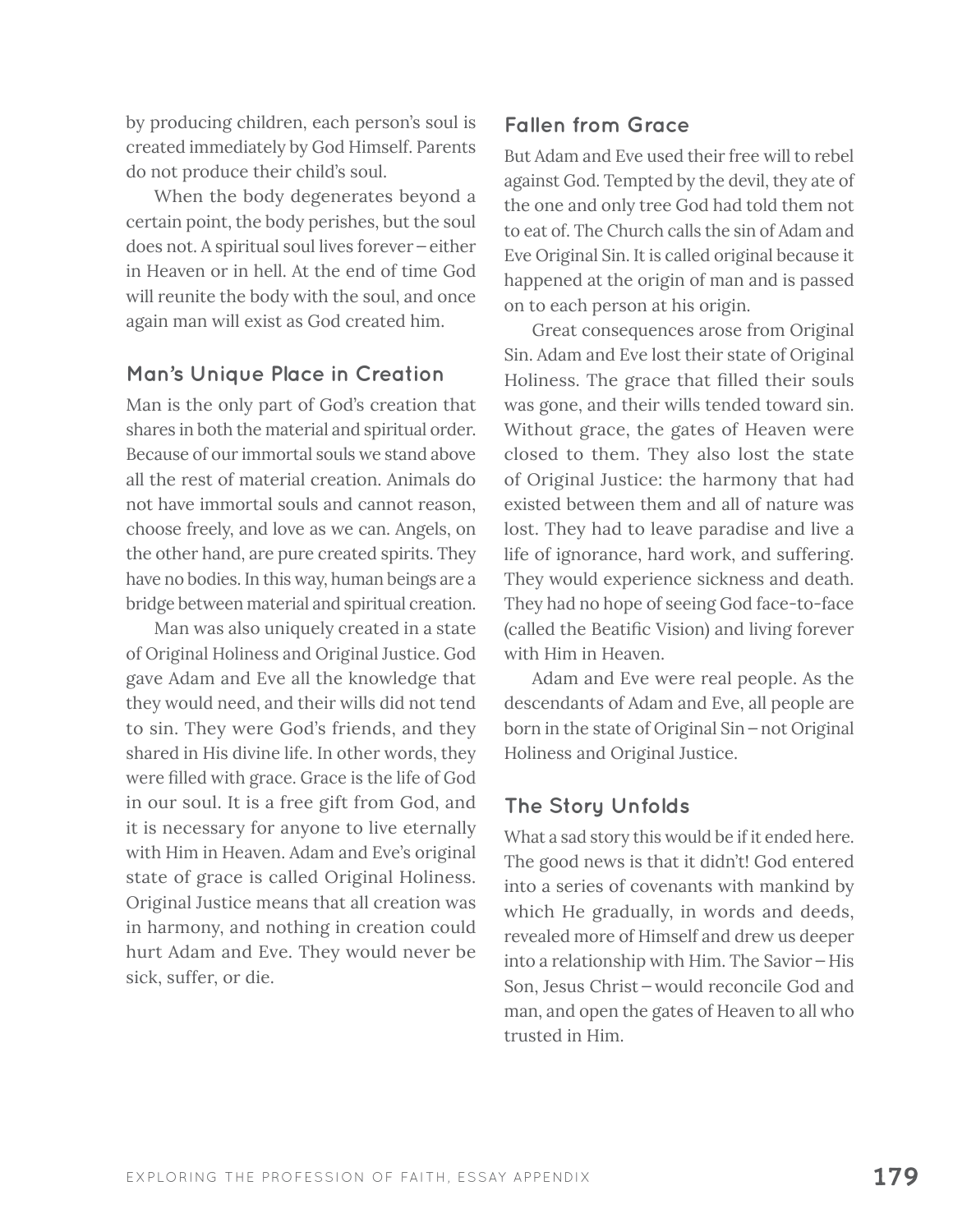### **LESSON 4**

# called to be his people, promised a savior

**BACKGROUND READING**

\_\_\_\_\_\_**\*\_**\_\_\_\_

The story of the Christian Faith is a love story, and the main characters are God and His people. Like any epic love story, the story of our Faith is filled with discovery, generosity, tenderness, intimacy, drama, pain, guilt, mercy, and forgiveness. But unlike any other story of love, God, the pursuer, is unfailingly faithful to His beloved, His Chosen People, us, despite His beloved's persistent unfaithfulness.

We encounter this love story first and foremost in Scripture. The Bible is the written record of the story of our salvation. We call this Salvation History because God made Himself known in specific ways, to prepare His people for the gift of salvation.

God chose for Himself a people to whom He would reveal His plan for salvation. These people—the Israelites (the Jews)—were the ones through whom the Savior would come. This time in the history of God's people was a time of waiting and preparing. It was a time of beginning to know the God of all creation and of coming to understand God's plan for salvation.

## **One Holy Couple: The Covenant with Adam**

God entered into a series of covenants, or solemn promises that create family bonds, with mankind. The first covenant was with the first man, Adam. God settled Adam in the Garden of Eden, told him to care for it, and called Adam to share in His blessings in the marriage covenant. Adam was free to eat of any tree except one. Adam broke the terms of the covenant through his disobedience. But as we learned in lesson three, God did not abandon His children after the fall. His mercy would continue to be revealed through covenants with Noah, Abraham, Moses, and David, and would ultimately be fulfilled in Jesus Christ.

## **One Holy Family: The Covenant with Noah**

Many years after Adam and Eve sinned, humanity had become almost completely corrupt. God decided to flood the earth and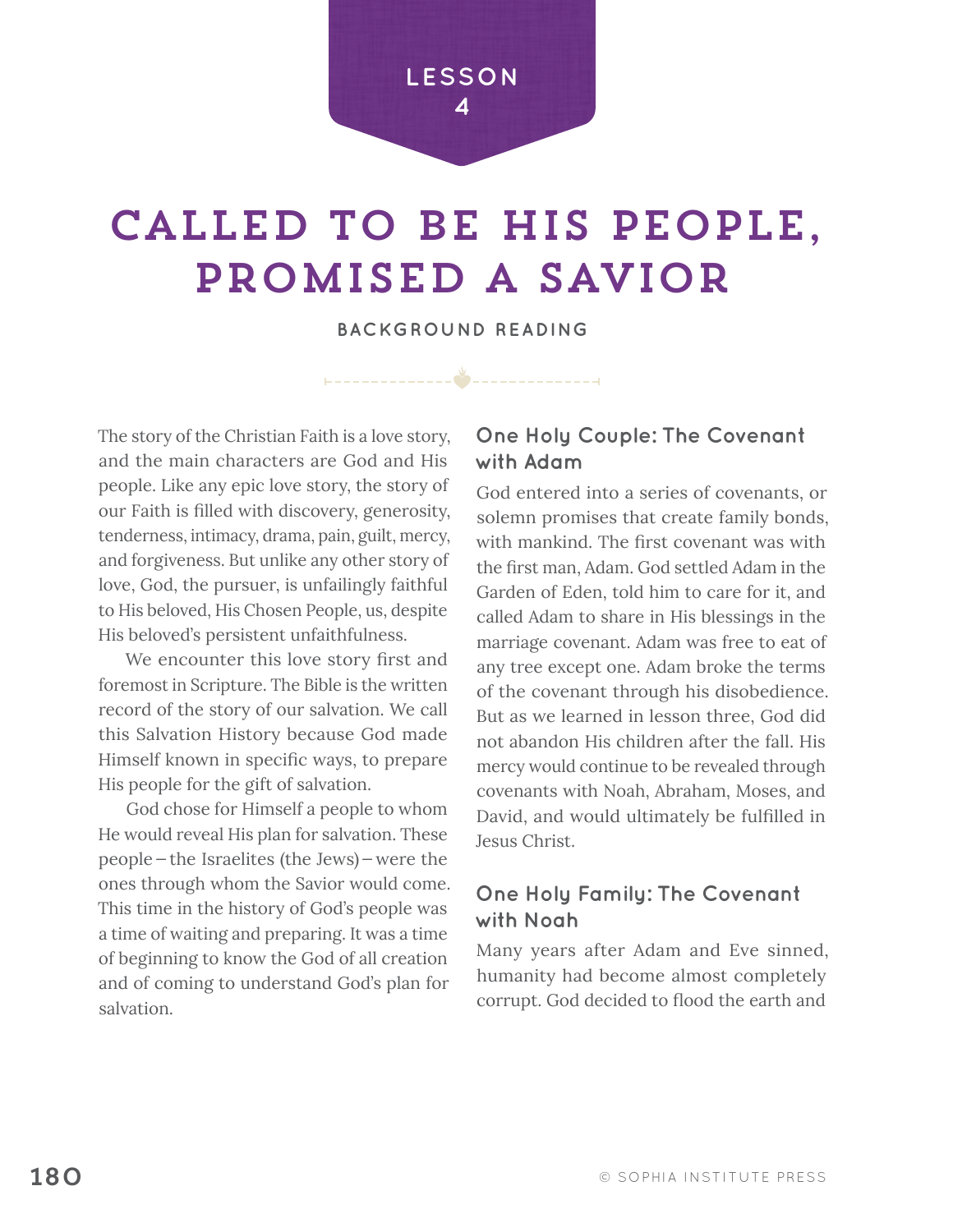start over. God chose Noah, a righteous man, to build an ark to preserve two of every animal. God pledged to keep Noah and his family safe from the flood waters and then promised He would never flood the earth again. The sign of this covenant was a rainbow.

### **One Holy Tribe: The Covenant with Abraham**

In Genesis 12:1-3, God gave Abram a threefold blessing:

"The LORD said to Abraham: Go forth from your land, your relatives, and from your father's house to a land that I will show you. I will make of you a great nation, and I will bless you; I will make your name great, so that you will be a blessing. I will bless those who bless you and curse those who curse you. All the families of the earth will find blessing in you."

God made Abraham three promises: a land (or nation), a name (or dynasty), and a worldwide blessing. God told Abraham (then 100 years old) that his descendants would be as numerous as the stars in the sky. A year later, Abraham's 90-year-old wife Sarah gave birth to Isaac. God tested Abraham's faith by telling him to offer up his only son as a sacrifice. Abraham obeyed, and God spared Isaac and rewarded Abraham for his great faith. Isaac married and had two sons; one of them, Jacob, had 12 sons. God later changed Jacob's name to Israel, and from his sons came the 12 tribes of Israel.

# **One Holy Nation: The Covenant with Moses**

The fulfillment of God's promise to Abraham of a land/nation was fulfilled in the Mosaic covenant (or covenant with Moses).

Many years passed and God's Chosen People had become slaves in Egypt. God chose Moses to be the instrument of their deliverance to the Promised Land. God appeared to Moses in a bush that was burning but was not consumed by the fire. God said, "Now, go! I am sending you to Pharaoh to bring my people, the Israelites, out of Egypt" (Exodus 3:10). The story of Exodus contains some of God's most awesome miracles: the Passover, the parting of the Red Sea, and the revelation of the Ten Commandments. The Ten Commandments became the terms of the Covenant with His Holy Nation: the Israelites. As always, the people were not always faithful to God's commandments, but God kept His promises. After years of wandering in the desert, they reached the Promised Land of Canaan, which God had pledged to Abraham in Genesis 17:8.

## **A Holy Kingdom: The Covenant with David**

The fulfillment of God's promise to Abraham of a name/dynasty was fulfilled in the Davidic covenant (or, covenant with David).